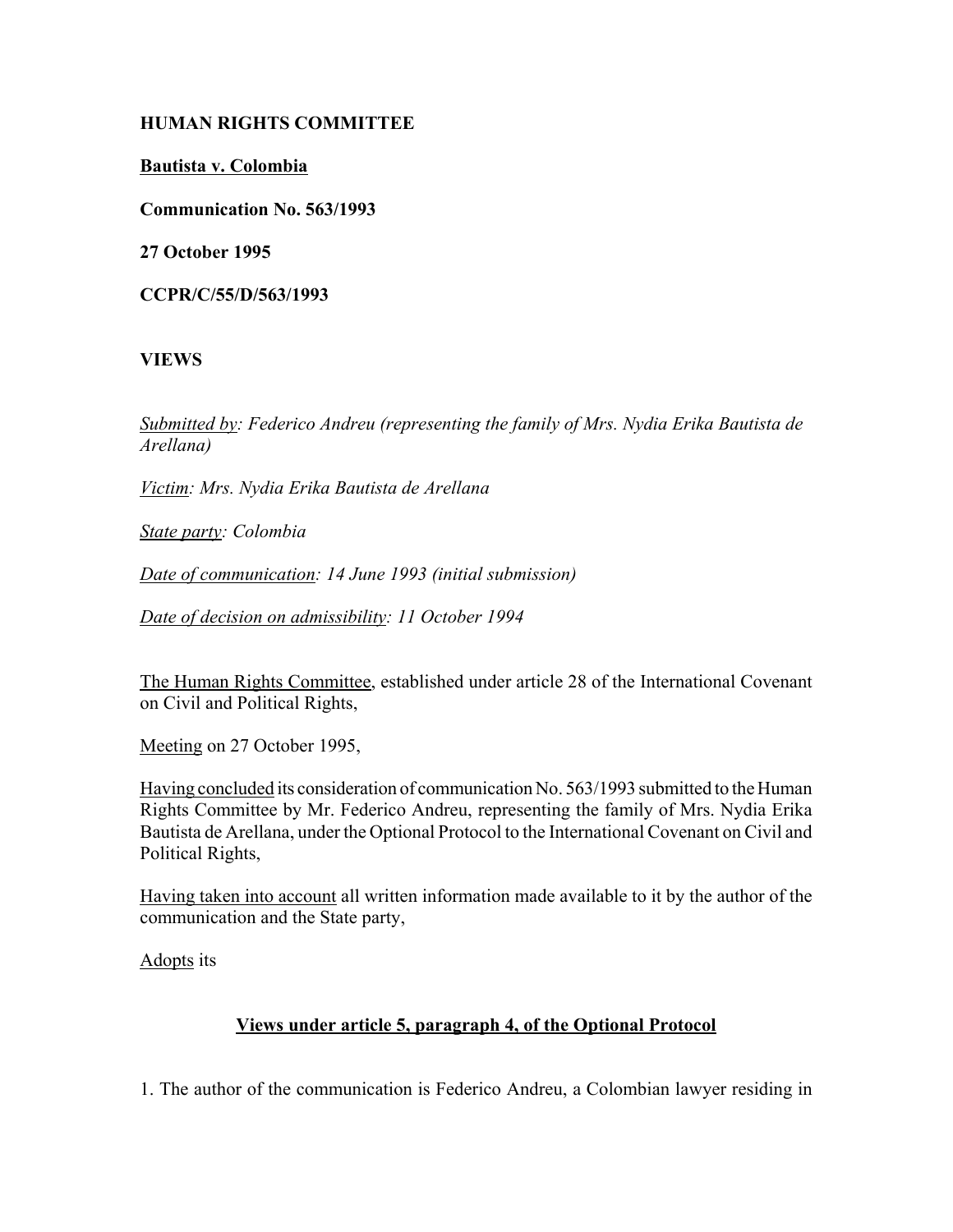Brussels. He is instructed by the relatives and the family of Nydia Erika Bautista de Arellana, a Colombian citizen who disappeared on 30 August 1987, and whose body was subsequently recovered. It is submitted that she is the victim of violations by Colombia of articles 2, paragraph 3; 6, paragraph 1; 7 and 14 of the International Covenant on Civil and Political Rights.

#### The facts as submitted by the author:

2.1 On 25 August 1986, N.E. Bautista de Arellana, a member of the 19 April Movement ("M-19"), was detained in Cali, Colombia, by a military unit of the Third Brigade. She was kept incommunicado for three weeks and allegedly tortured during this period. Upon signing a statement that she had been well treated during detention, she was released. Reference is made to other cases of forced disappearances of M-19 activists, which took place prior and subsequent to Nydia Bautista's arrest.

2.2 On 30 August 1987, Nydia Bautista was abducted from the family home in Bogota. According to eyewitnesses, she was pulled into a Suzuki jeep by eight men, who were armed but dressed as civilians. An eyewitness identified the jeep's license plate.

2.3 Ms. Bautista's abduction was immediately brought to the attention of the local authorities by the Association of Solidarity with Political Prisoners. On 3 September 1987, her father filed a formal complaint with the Human Rights Division of the Attorney-General's Office (ProcudarÌa Delegada para los Derechos Humanos). Together with the Division's director, her father enquired about Nydia's whereabouts in various police and military offices, as well as with the intelligence services, to no avail. On 14 September 1987, an official in the Attorney-General's Office assigned to investigate the case, recommended that the information he had obtained during the investigation should be sent to the competent judge.

2.4 On 25 September 1987, the case was referred to the Magistrate's Court No. 53. A preliminary hearing was held in November 1987. On 10 February 1988, the examining magistrate discontinued the proceedings and referred the case to the Technical Corps of the Judicial Police (Cuerpo Técnico de la Policía Judicial).

2.5 In the meantime, on 12 September 1987, the body of a woman had been found in the municipality of Guayabetal, Cundinamarca, Colombia. The death certificate, which had been drawn up before the body was buried at the cemetery of Guayabetal, indicated that it concerned a 35-year old woman "wearing a white dress with blue spots and a white handbag, blindfolded, the hands tied together, face mutilated". According to the autopsy, the deceased had been shot in the head. No other efforts were made to identify the body. On 14 September 1987, the mayor of Guayabetal gave the death certificate to the municipality's examining magistrate; on 8 October 1987, the latter started his own investigations in the case.

2.6 On 22 December 1987, the examining magistrate of Guayabetal referred the case to the District's section of the Technical Corps of the Judicial Police. On 30 June 1988, the chief of the Preliminary Inquiry Unit of this authority ordered all potential witnesses to be heard.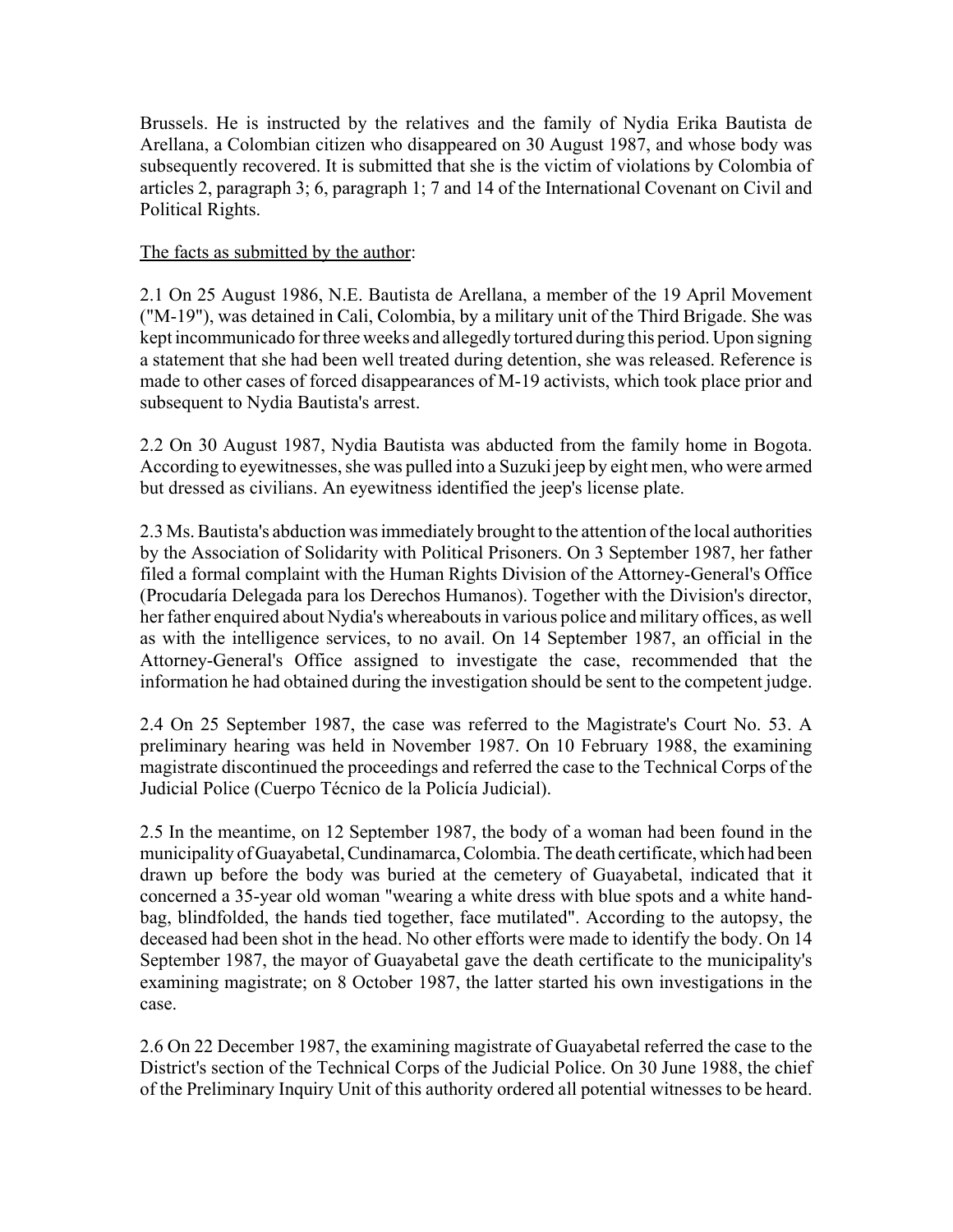On 8 July 1988, he instructed the commander of the district's police force to take the necessary steps to clarify the events and to identify the perpetrators of the crime. Two police officers were assigned to carry out the investigations. On 17 August 1988, these two officers reported to the Preliminary Inquiry Unit that they "had been unsuccessful in tracking the perpetrators, or in establishing a motive for the crime, since the place where the body was discovered lent itself to the purpose of such offence ...". They were further unable to establish the victim's identity, as no fingerprints had been taken in September 1987, and concluded that the perpetrators and the victim came from another region, i.e. Bogota or Villavivencio. The case was then suspended.

2.7 Early in 1990, Nydia Bautista's family learned about the unidentified woman buried in Guayabetal whose known characteristics corresponded to those of Nydia. After much pressure from the family, the Special Investigations Division of the Attorney-General's Office ordered the exhumation of the body on 16 May 1990, which was carried out on 26 July 1990. Nydia's sister identified the pieces of cloth, bag and earring and, on 11 September 1990, a detailed report of forensic experts confirmed that the remains were those of Nydia Bautista.

2.8 On 22 February 1991, a sergeant of the 20th Brigade of the military's Intelligence and Counterintelligence Unit, Bernardo Alfonso Garzón Garzón, testified before the chief of the Special Investigations Division that Nydia Bautista had been abducted by members of the 20th Brigade, acting either with the consent or on order of the highest commanding officer, one (then) Colonel Alvaro Velandia Hurtado. He further revealed that Sgt. Ortega Araque drove the jeep in which Nydia Bautista was abducted, and added that she had been held for two days in a farm before taken to Quebradablanca, where she was killed.

2.9 Nydia Bautista's father filed a request for institution of disciplinary proceedings against those held to be responsible for the disappearance of his daughter. For a year thereafter, the family was kept unaware whether the Special Investigations Division or the Division of Human Rights had in fact initiated criminal or disciplinary proceedings in the case. Counsel for the family wrote numerous letters to the Minister of Defence and the Attorney-General, requesting information on the outcome of the investigations, if any, and on the status of the case before the courts. On 29 January 1992, a prosecutor in the Division of Human Rights informed him that the case had been referred back to the competent prosecutor's office, so as to complete investigations in the case. On 3 February 1992, the Secretary-General of the Ministry of Defence indicated that the case was not under investigation before the military courts.

2.10 Counsel argued that at the time of Nydia's abduction, her family could not file for amparo, as one of the requirements for a petition for amparo is that the petitioner must indicate where and by which authority the person is detained. The family was also unable to join the proceedings as a civil party, as the examining magistrates in charge of the case had referred it to the Technical Corps of the Judicial Police, where it was kept pending.

2.11 Counsel contends that the Colombian authorities displayed serious negligence in the handling of Nydia Bautista's case. He observes that the authorities at no time adequately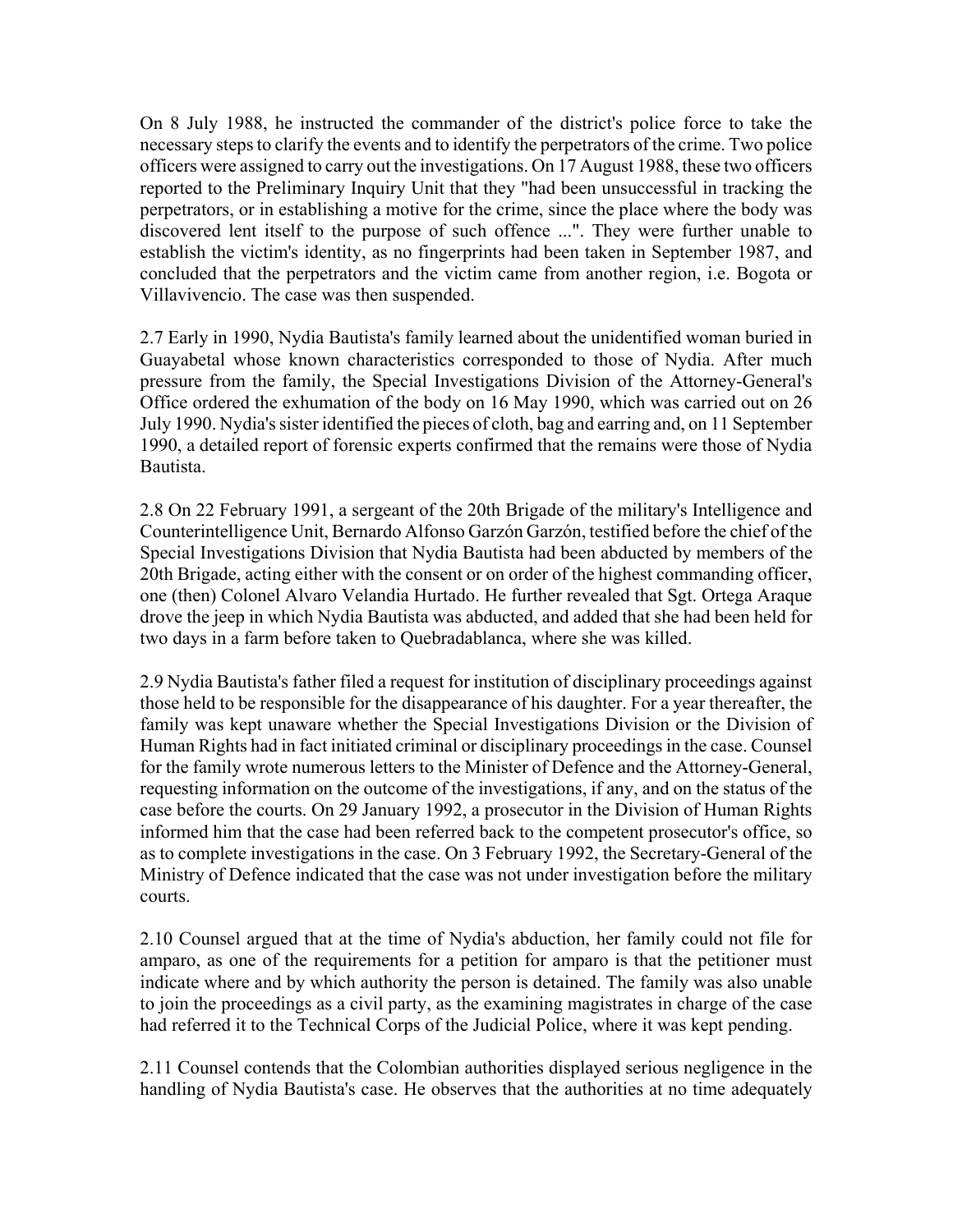investigated the events, and that coordination between the different authorities involved was either poor or non-existent. Thus, once the Chief of the Special Investigations Division was removed from office, no follow-up was given to the case, in spite of the testimony of Mr. Garzón Garzón. For several years, Nydia Bautista's family relied on non-governmental organizations to obtain information about any steps taken to prosecute the perpetrators. In this context, it is noted that in February 1992, a non-governmental organization received information to the effect that the case had been reopened, that disciplinary and criminal proceedings against Colonel Velandia Hurtado had started, and that investigations into the alleged involvement of other people had also been initiated.

2.12 Finally, counsel notes that Nydia Bautista's family, and he himself, have received death threats and are subject to intimidation, because of their insistence in pursuing the case.

# The complaint:

3. It is submitted that the facts outlined above amount to violations by Colombia of articles 2, paragraph 3; 6, paragraph 1; 7 and 14 of the Covenant.

## State party's admissibility information and observations:

4.1 The State party submits that its authorities have been doing, and are doing, their utmost to bring to justice those held responsible for the disappearance and death of Nydia Bautista. It adds that available domestic remedies in the case have not been exhausted.

4.2 The state of disciplinary proceedings in the case is presented as follows:

Disciplinary proceedings were first initiated by the Division of Special Prosecutions, Office of the Attorney-General (Procudaría General). This office appointed an investigator of the Judicial Police (Policía Judicial). When the net result of his investigations proved inconclusive, the case was placed before the ordinary tribunals.

In 1990, the Division of Special Investigations took up the case again, after the victim's body had been found. On 22 February 1991, this office heard the testimony of Mr. Garzón Garzón, then a member of the Colombian National Army. According to the State party, his testimony could never be corroborated. The State party notes that Mr. Garzón Garzón's whereabouts are currently unknown [1].

After this deposition, the Special Investigations Division sent three communications to Nydia Bautista's sister, to which no reply was given.

Given the lack of evidence, the Division then filed the case, but nevertheless referred the file to the National Delegate for Human Rights (Delegado para los Derechos Humanos). This office examined the possibility of instituting disciplinary proceedings against Mr. Velandia Hurtado and Sergeant Ortega Araque, both of whom had been heavily implicated by Mr. Garzón Garzón's testimony.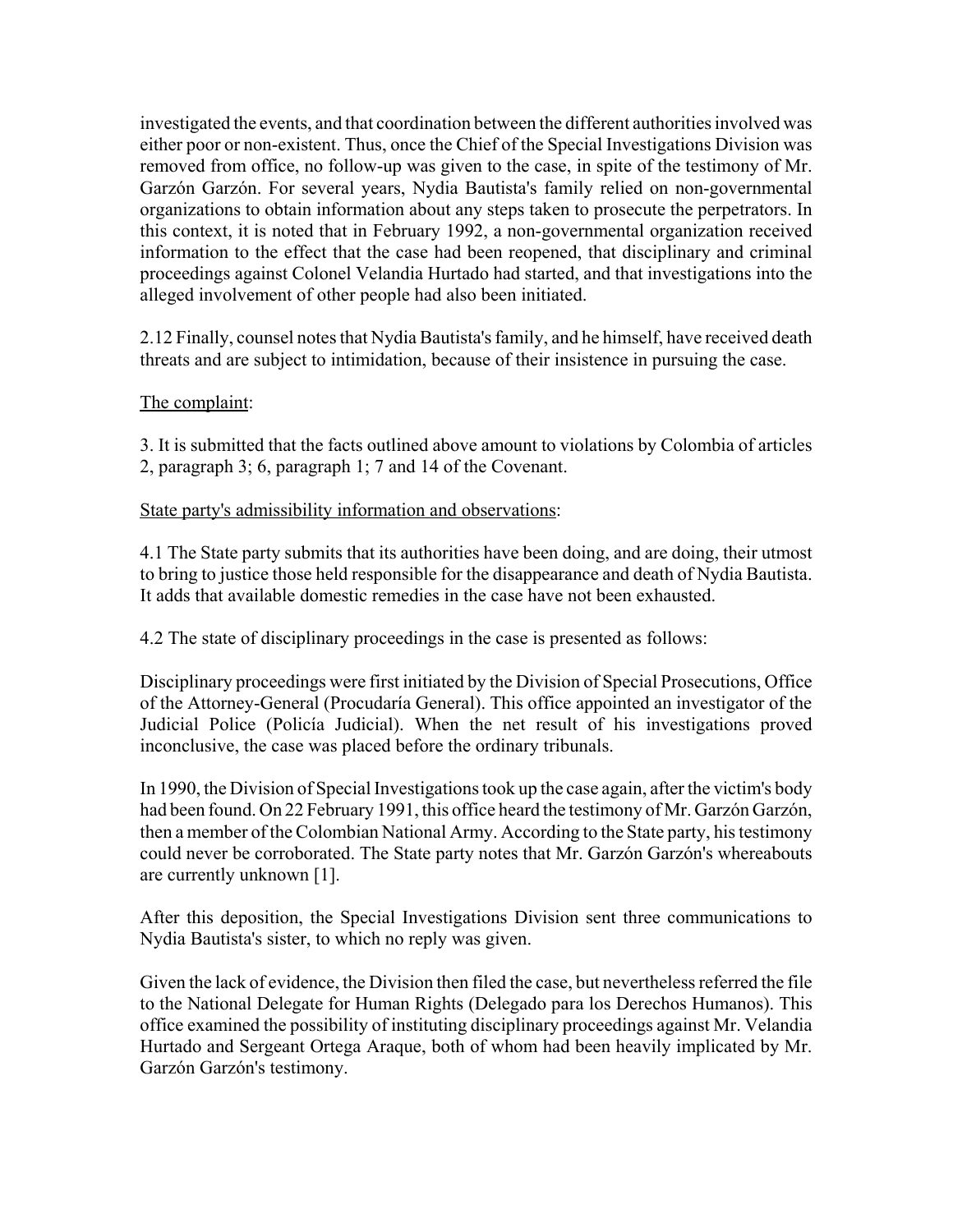4.3 The State party gives the following summary of so-called administrative proceedings in the case: On 24 July 1992, the Bautista family filed an administrative complaint against the Ministry of Defence, claiming compensation before the Administrative Tribunal of Cundinamarca. The case was registered under file No. 92D-8064, in compliance with article 86 of the Code of Administrative Procedure (Código Contencioso Administrativo). On 18 August 1992, this complaint was declared admissible, and the Ministry presented oral replies to the charges on 3 November 1992. On 27 November 1992, the Administrative Tribunal ordered the gathering of further evidence; according to the State party, this evidence is still being sought, more than 18 months after the order.

4.4 The State party affirms that measures will be taken to prevent the practice of forced disappearances. In particular, it notes that it is now considering to introduce legislation punishing this crime under the Colombian Criminal Code.

#### The Committee's admissibility decision:

5.1 During its 52nd session, the Committee examined the admissibility of the communication. With respect to the exhaustion of available domestic remedies, it noted that immediately after Ms. Bautista's disappearance, her father had filed a complaint with the Human Rights Division of the Attorney-General's Office. Recapitulating the chronology of events after the discovery of the victim's body and the activities of the various judicial bodies involved in the case, the Committee noted that more than seven years after the victim's disappearance, no criminal proceedings had been instituted, nor had those responsible for Ms. Bautista's disappearance been identified, arrested or tried. The Committee deemed this delay in the judicial proceedings "unreasonable" within the meaning of article 5, paragraph 2(b), of the Optional Protocol.

5.2 The Committee considered the author's claims under articles 6, 7 and 14 of the Covenant to have been sufficiently substantiated, for purposes of admissibility, and noted that the facts as submitted also appeared to raise issues under articles 9 and 10.

5.3 On 11 October 1994, therefore, the Committee declared the communication admissible in so far as it appeared to raise issues under articles 6, paragraph 1, 7, 9, 10 and 14, paragraph 3(c), of the Covenant.

#### State party's information and observations on the merits and counsel's comments thereon:

6.1 In its initial submission under article 4, paragraph 2, of the Optional Protocol, dated 30 May 1995, the State party observes that the proceedings in the case remain pending and requests the Committee to take this situation into account in the adoption of any final decision.

6.2 As far as disciplinary proceedings are concerned, the State party indicates that the case against Messrs. Velandia Hurtado and Ortega Araque is pending under file No. 008-147452 before the National Delegate for Human Rights. The formal procedure was initiated on 3 March 1994. According to the National Delegate, the case was still proceeding as of 17 April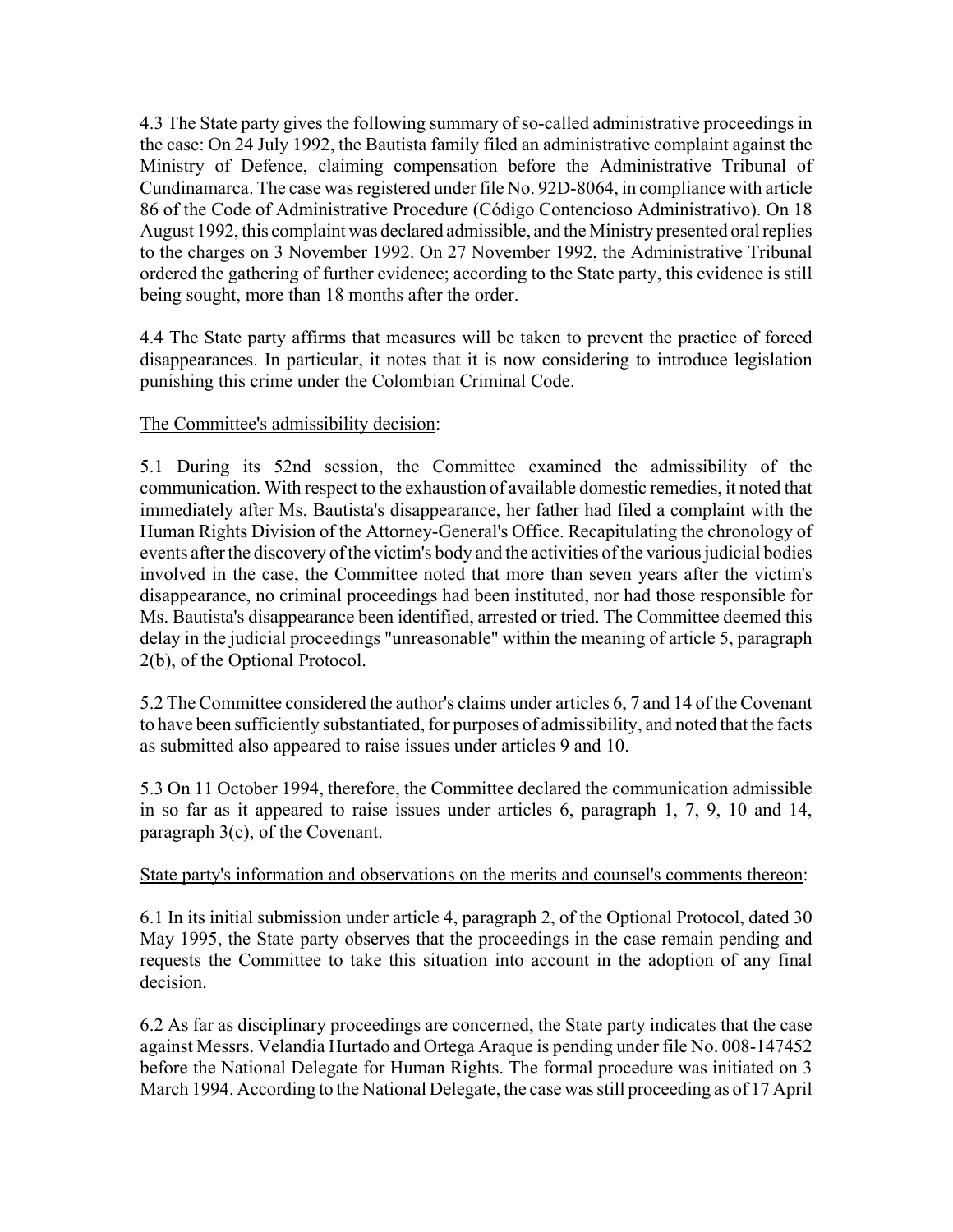6.3 As to criminal proceedings, the State party notes that the prosecutor's office of Caqueza (Cundinamarca) (Unidad de FiscalÌas de Caqueza) was (initially) handling the case, under the authority of prosecutor Myriam Aida Saha Hurtado. A formal criminal investigation was only launched by decision of 17 March 1995 (Resolución de Apertura de la Instrucción) of a prosecutor in the Cundinamarca District (Fiscal Seccional 2<sup>ª</sup> de la Unidad Delegada ante los Jueces del Circuito de Caqueza (Cundinamarca)), who considered that the file contained sufficient evidence to indict Mr. Velandia Hurtado and others. However, by decision of 5 April 1995, the file, consisting of twelve folders, was transmitted to the Joint Secretariat of the Regional Prosecutors' Directorate in Bogota (Secretaría Com&;n de la Dirección Regional de Fiscalías de Santafé de Bogota), considered to be competent in the case.

6.4 Finally, concerning the administrative proceedings initiated by Nydia Bautista's family against the Ministry of Defence, the State party observes that they are in their final stages before the Administrative Tribunal of Cundinamarca. After two procedural decisions of 27 February and 4 April 1995 (".. se decretaron pruebas de oficio mediante autos del 27 de febrero y 4 de abril de 1995"), the matter has been reserved for judgment.

6.5 In a further submission dated 14 July 1995, the State party forwards copies of the decision of the National Delegate for Human Rights of 5 July 1995, as well as of the judgment of the Administrative Tribunal of Cundinamarca of 22 June 1995.

6.6 The salient points of the decision of the National Delegate for Human Rights (entitled "Resolución 13 de Julio 5 de 1995 mediante la cual se falla el proceso disciplinario 008-147452"), after recalling the facts and the procedure from 3 March 1994 to the spring of 1995, are the following:

The Delegate rejects Col. (now Brigadier General) Velandia Hurtado's defence that disciplinary action against him falls under the applicable statute of limitations, and that the National Delegate for Human Rights was not competent to hear the case. Similar defence arguments put forth by Sgt. Ortega Araque are equally rejected.

The Delegate characterizes the phenomenon of forced disappearance in general as a violation of the most basic human rights enshrined in international human rights instruments, such as the right to life and the right to liberty and personal physical integrity, considered to be part of jus cogens and/or of customary international law.

On the basis of the evidence placed before it, the Delegate considers the abduction and subsequent detention of Nydia Bautista as illegal ("la captura de Nydia E. Bautista fue abiertamente ilegal por cuanto no existía orden de captura en su contra y no fue sorprendida en flagrancia cometiendo delito alguno").

The disappearance must be attributed to State agents, who failed to inform about the victim's apprehension and her whereabouts, in spite of investigations of the military authorities to locate Ms. Bautista: "The victim's abduction was not brought to the attention of any authority

1995.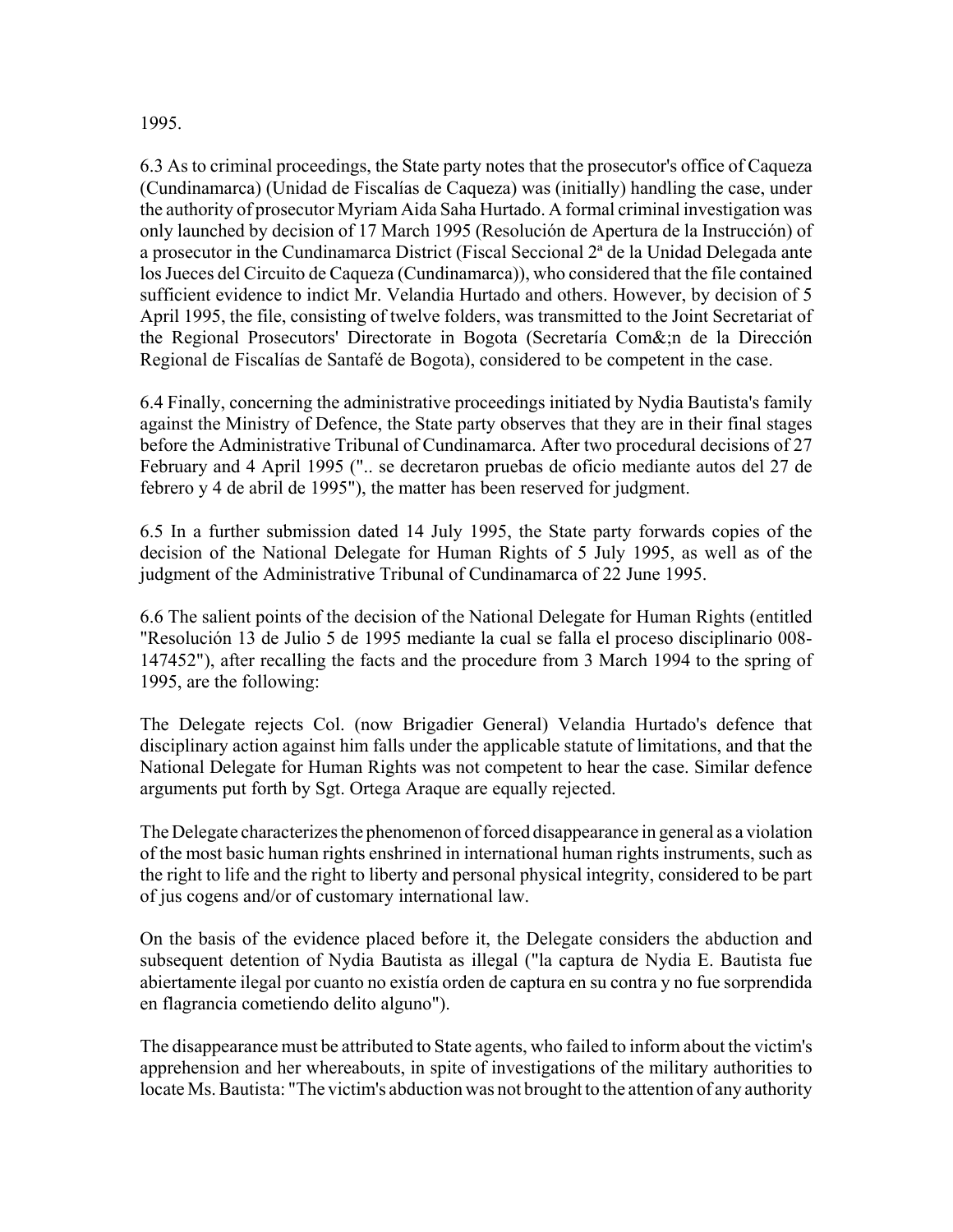and is not certified in any register" ("... sobre su retención no se informó a ninguna autoridad y tampoco apareció registrada in ning $\&$ ;n libro").

The Delegate qualifies as credible and beyond reasonable doubt the evidence of Nydia Bautista's violent death, after being subjected to ill-treatment, in particular on the basis of the report prepared by the Office of Special Investigations (Oficina de Investigaciones Especiales) after the exhumation of her remains (pp. 18 to 20 of the decision).

Despite the challenges to the testimony of Bernardo Garzón Garzón put forward by Messrs. Velandia Hurtado and Ortega Araque, the Delegate attaches full credibility to the deposition of Mr. Garzón Garzón made on 22 February 1991 (pp. 21 to 26 of decision).

The Delegate rejects as unfounded the defendants' charge that the disciplinary procedure did not meet all the requirements of due process. In particular, she dismisses Mr. Velandia's Hurtado's defence that since he did not give the order for the victim's disappearance and death, he should not be held responsible. Rather, the Delegate concludes that as the commanding officer for intelligence and counterintelligence activities of his military unit, Mr. Velandia Hurtado "had both the duty, the power and the opportunity to prevent this crime against humanity" (... "tenía el deber, y poder y la oportunidad de evitar que se produjera este crimen contra la humanidad").

The Delegate concludes that by virtue of his failure to prevent Nydia Bautista's disappearance and assassination, Mr. Velandia Hurtado violated her rights under articles 2, 5, 11, 12, 16, 28, 29 and 30 of the Colombian Constitution, under articles 3, 4, 6, 7 and 17 of the American Convention on Human Rights and articles 6, 9, 14 and 16 of the International Covenant on Civil and Political Rights. By his action, Mr. Velandia Hurtado further violated his duties as a military official and contravened article 65, Section B) lit. a) and article 65, Section F) lit. a) of the Rules of Military Discipline of the Armed Forces (Reglamento Disciplinario para las Fuerzas Armadas).

Similar conclusions are reached for the responsibility of Sgt. Ortega Araque. In particular, the Delegate rejects Mr. Ortega's defence that he was only carrying out the orders of a superior, since obedience "cannot be blind" ("la obediencia no puede ser ciega").

6.7 As the Delegate found no mitigating circumstances for the acts respectively omissions of Messrs. Velandia Hurtado and Ortega Araque, she requested their summary dismissal from the Armed Forces. The decision was transmitted to the Minister for the Armed Forces.

6.8 The principal points made in the Judgment of the Administrative Tribunal of Cundinamarca of 22 June 1995 may be summarized as follows:

The Tribunal considers the complaint filed by Nydia Bautista's family admissible in its form. It rejects the argument of the Ministry of Defence that the charges fall under the applicable statute of limitations (five years), since the case concerns not only the victim's disappearance but also her torture and death; on the latter, there could only have been certainty after exhumation of the body in July 1990.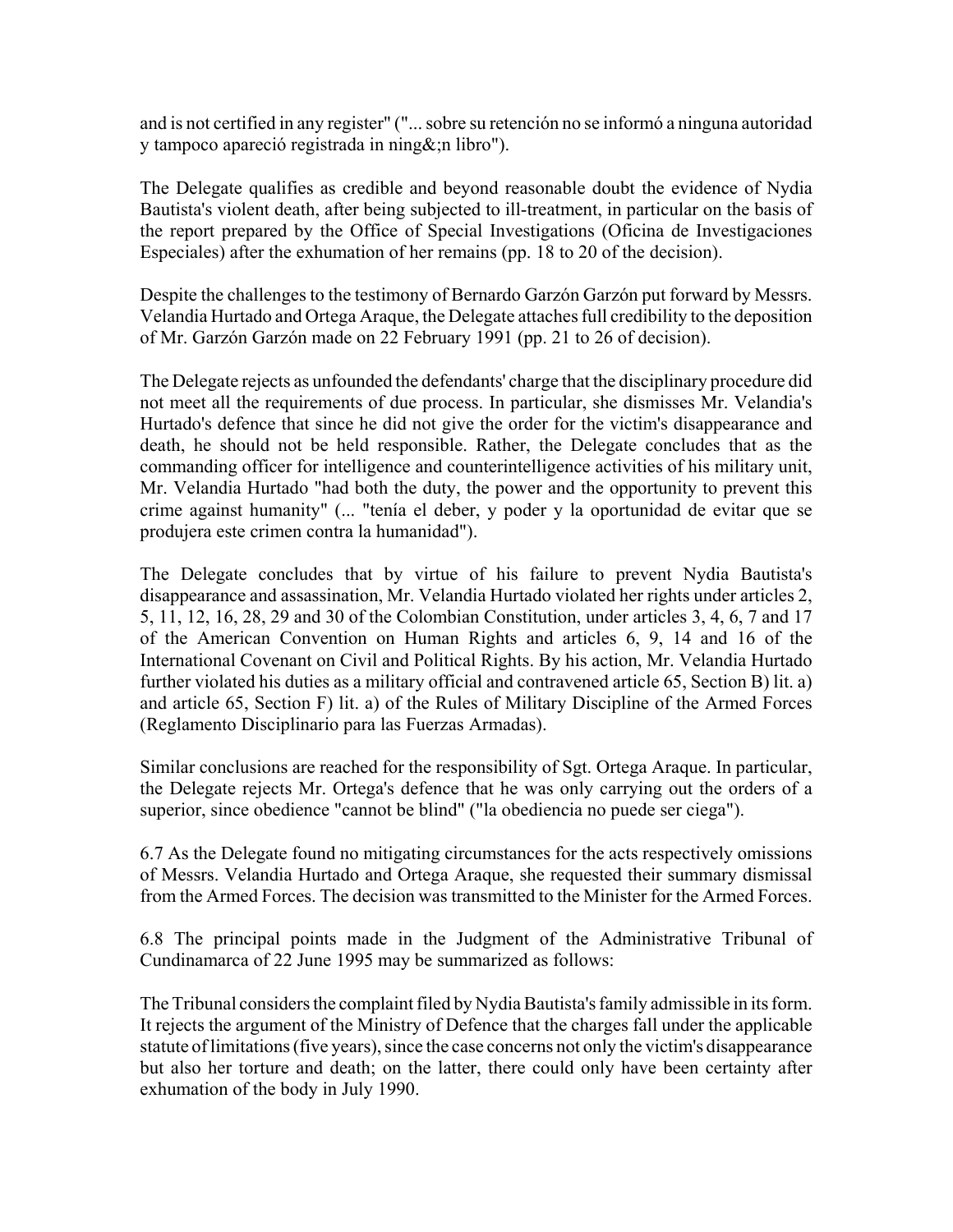The Tribunal considers it established that Nydia Bautista was abducted on 30 August 1987, and that she was tortured and assassinated thereafter. It concludes that the evidence before it firmly establishes the responsibility of the armed forces in the events leading to the victim's death. Reference is made in this context to the procedure pending before the National Delegate for Human Rights.

Like the National Human Rights Delegate, the Tribunal attaches full credibility to the deposition made by Mr. Garzón Garzón on 22 February 1991, which corroborates, in all essential points, the claims made by Nydia Bautista's family since August 1987 (pages 9 to 12 of the judgment); this relates, for example, to the make and the license plate of the jeep in which Nydia Bautista was abducted. The Tribunal notes that Mr. Garzón Garzón requested police protection for himself and his family after his deposition.

The Tribunal concludes that the State party's authorities involved in the victim's illegal disappearance and death are fully responsible. As a result, it awards the equivalent of 1000 grams in gold to both parents, the husband and the son of Nydia Bautista, and the equivalent of 500 grams in gold to her sister. The Ministry of Defence is further directed to pay a total of 1,575,888.20 pesos plus interest and inflation-adjustment to Nydia Bautista's son for the moral prejudice suffered.

6.9 Under cover of a Note dated 2 October 1995, the State party forwards a copy of Presidential Decree No. 1504 dated 11 September 1995, which stipulates that Mr. Velandia Hurtado is dismissed from the armed forces with immediate effect. In an explanatory press communiqué, it is noted that it remains open to Mr. Velandia Hurtado to challenge the decree or to take such other action as he considers appropriate before the competent administrative tribunal.

7.1 In his initial comments, counsel notes that Mr. Velandia Hurtado sought to challenge the competence of the National Delegate for Human Rights handling the case, Dr. Valencia Villa, in March 1995, and that he sought to file criminal charges against her, presumably for defamation. On the basis of recent reports about further instances of intimidation of Nydia Bautista's sister by agents of the military's intelligence service, counsel expresses concern about the physical integrity of the National Delegate for Human Rights.

7.2 In further comments dated 27 July 1995, counsel notes that efforts to notify Resolution No. 13 of 5 July 1995 personally to Mr. Velandia Hurtado or Mr. Ortega Araque have so far failed, as neither they nor their lawyers replied to the convocation issued by the Ministry of Defence. Faced with this situation, the Office of the National Delegate for Human Rights sent the notification by registered mail, requesting the Ministry of Defence to comply with the law and respect the terms of Resolution No. 13. Mr. Velandia Hurtado, in turn, filed a request for protection of his constitutional rights (acción de tutela) with the Tribunal Superior of Cundinamarca, on the ground that the guarantees of due process had not been respected in his case. Counsel adds that the family of Nydia Bautista and in particular her sister continue to be subjected to acts of intimidation and harassment. In this context, he notes that the family's first lawyer, Dr. A. de Jesus Pedraza Becerra, disappeared in Bogota on 4 July 1990, a disappearance which was condemned by the Inter-American Commission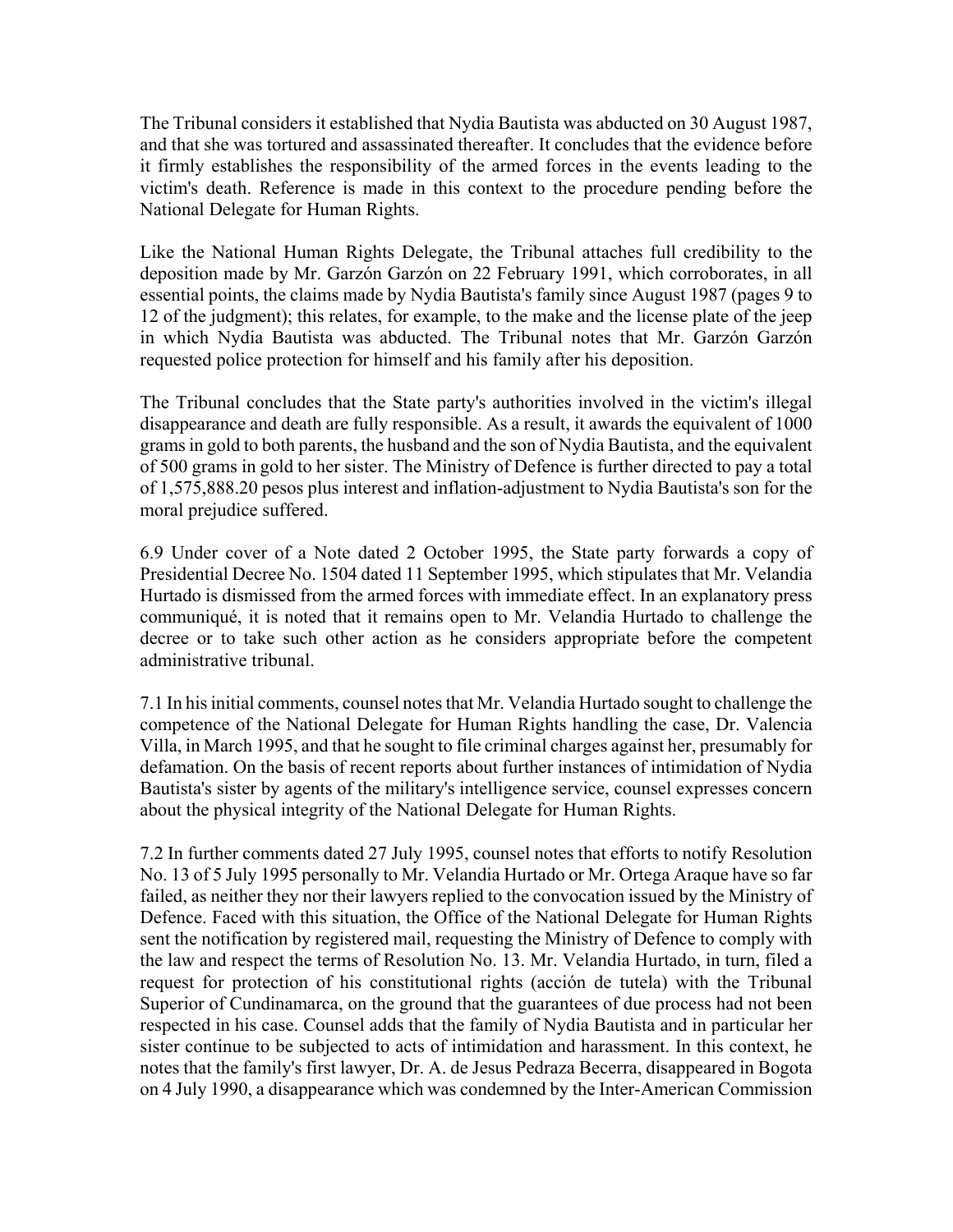on Human Rights seized of the case [2].

7.3 Counsel acknowledges receipt of the judgment of the Administrative Tribunal of Cundinamarca of 22 June 1995 and notes that this judgment, together with Resolution No. 13 handed down by the National Human Rights Delegate, constitute irrefutable proof of the responsibility of State agents in the disappearance and subsequent death of Nydia Bautista.

7.4 As to the state of criminal investigations, counsel notes that the case still remains with the Regional Prosecutors' Directorate of Bogota (Dirección Regional de Fiscalías de Santafé de Bogota), where the case has been assigned to one of the - recently created - human rights units of the Chief Prosecutor's office. According to counsel, these human rights units are still inoperative - thus, when Nydia Bautista's family sought to obtain information about the state of criminal proceedings, it learned that the building supposed to house the human rights units was still unoccupied. Counsel further observes that in accordance with article 324 of the Colombian Code of Criminal Procedure, preliminary investigations must be initiated once the identity of those presumed to be responsible of a criminal offence is known, and formal investigations following an indictment must start within two months. In the instant case, since the identity of those responsible for Nydia Bautista's disappearance and death were known at the very latest after the deposition of Mr. Garzón Garzón on 22 February 1991, counsel concludes that the terms of article 324 have been disregarded.

7.5 In the latter context, counsel once again points to what he perceives as unacceptable negligence and delays in the criminal investigations. At least once, on 30 June 1992, the office of Examining Magistrate 94 (Juzgado 94 de Instrucción Criminal) ordered the closure of the investigation, in spite of the deposition of Mr. Garzón Garzón. The magistrate justified his decision under the terms of Law 23 of 1991 ("Ley de Decongestión de Despachos Judiciales"), whose article 118 provides for the closure of those preliminary enquiries in which more than two years have gone by without the identification of a suspect. This decision, counsel notes, had no basis in reality, given the evidence of Mr. Garzón Garzón. Counsel concludes that almost eight years have passed since the date - 5 November 1987 on which Magistrate's Court 53 (Juzgado 53 de Instrucción Criminal) first opened preliminary criminal investigations (Indagación Preliminar No. 280). Over a period of almost eight years, the order to dismiss Messrs. Velandia Hurtado and Ortega Araque constitute the first true sanction, a sanction which has still not been implemented.

7.6 By letter of 29 August 1995, counsel complains that the State party's government continues to stall in implementing the order of dismissal pronounced against Mr. Velandia Hurtado. The latter indeed appealed against the decision of the National Human Rights Delegate to notify the decision of 5 July 1995 by registered mail (Acción de tutela, see paragraph 7.2 above). On 2 August 1995, the Administrative Tribunal of Cundinamarca decided in his favour, on the ground that the mode of notification chosen by the Human Rights Delegate's Office had been illegal. It ordered the Office to notify Resolution No. 13 personally to Mr. Velandia Hurtado.

7.7 With this decision of the Administrative Tribunal, counsel contends, Resolution No. 13 of 5 July 1995 cannot be implemented. Since the remains of Nydia Bautista were recovered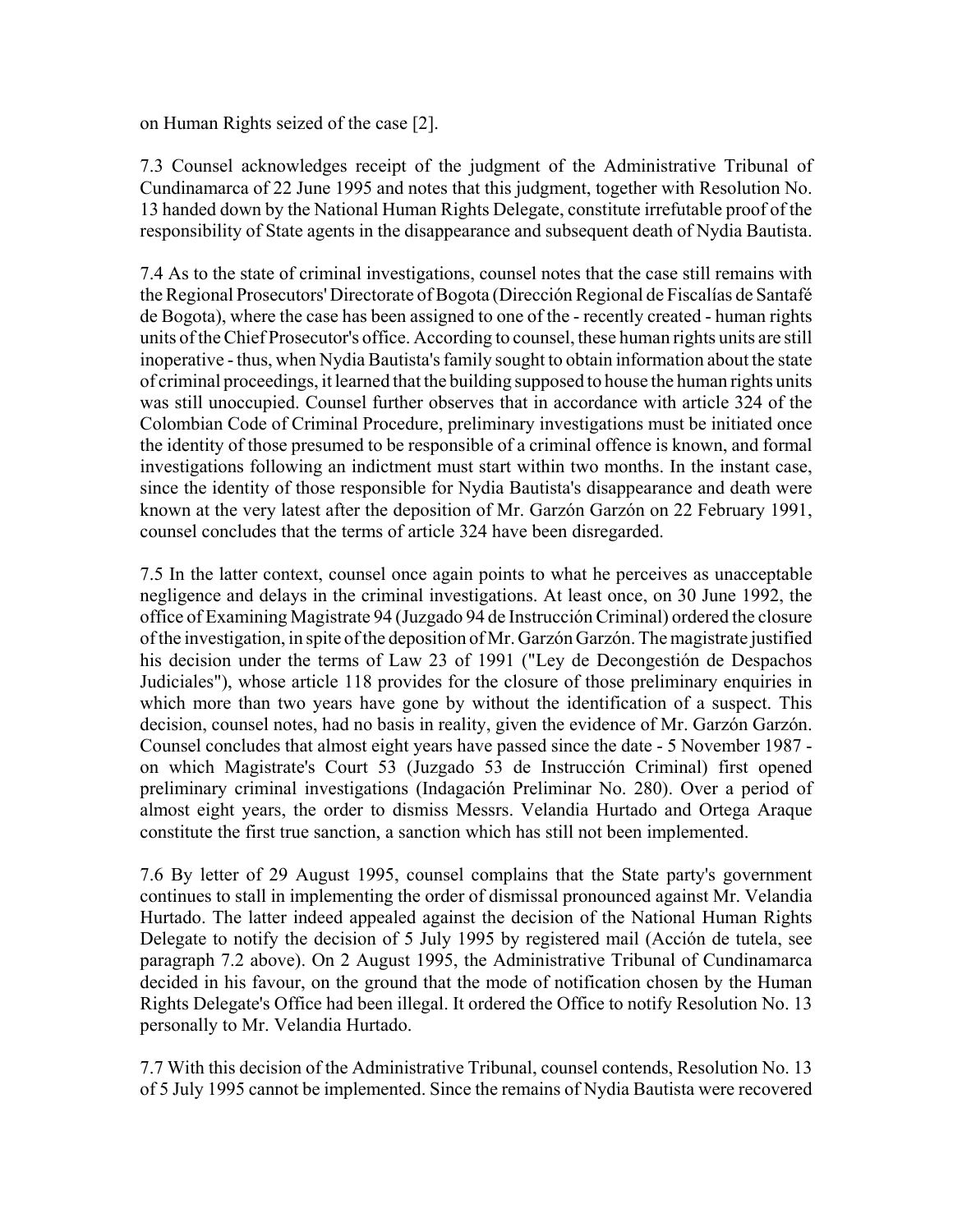on 26 July 1990 and under the terms of the applicable disciplinary procedure, a statute of limitations of five years begins to run from the day of the "final constituent act of the offence" ("&;ltimo acto constitutivo de la falta" - Law No. 24 of 1975, article 12), it is now likely that the case will be filed because of prescription of the offences attributed to Messrs. Velandia Hurtado and Ortega Araque.

7.8 Counsel further points out that far from ordering the dismissal of Mr. Velandia Hurtado from the armed forces, the authorities promoted him to Brigadier General and, during the first week of August 1995, awarded him the Order for Military Merit "José Maria Cordova" this award was made pursuant to a decree signed by the President of the Republic. This award, according to counsel, constitutes an act of defiance vis-à-vis the Colombian judicial organs and a reward for Mr. Velandia Hurtado's past activities. In short, it can only be interpreted in the sense that the Colombian Executive is prepared to tolerate and let go unpunished even serious human rights violations. This attitude is said to have been confirmed by the so-called Defensor del Pueblo in his second report to the Colombian Congress, in which he criticizes that human rights violators in Colombia can expect to benefit from total impunity.

7.9 Finally, counsel refers to an incident on 31 August 1995, which is said to confirm that nothing is, or will be, done to bring those responsible for Nydia Bautista's death to justice. On this day, Ms. Bautista's family and members of the Association of Relatives of Disappeared Prisoners (ASFADDES) met in a popular restaurant in Bogota, to demonstrate on the occasion of the 8th anniversary of Nydia's disappearance. Soon after their arrival, an individual in civilian clothes entered the restaurant and occupied a table next to theirs. All those present identified Brigadier General Velandia Hurtado, who continued to monitor the group throughout the meeting. The presence of Mr. Velandia Hurtado, who otherwise commands the Third Army Brigade in Cali, on those particular premises on that particular day, is considered to be yet another instance of intimidation of Nydia Bautista's family.

#### Examination of the merits:

8.1 The Human Rights Committee has examined the present case on the basis of the material placed before it by the parties, as required under article 5, paragraph 1, of the Optional Protocol.

8.2 In its submission of 14 July 1995, the State party indicates that Resolution 13 of 5 July 1995 pronounced disciplinary sanctions against Messrs. Velandia Hurtado and Ortega Araque, and that the judgment of the Administrative Tribunal of Cundinamarca of 22 June 1995 granted the claim for compensation filed by the family of Nydia Bautista. The State party equally reiterates its desire to guarantee fully the exercise of human rights and fundamental freedoms. These observations would appear to indicate that, in the State party's opinion, the above-mentioned decisions constitute an effective remedy for the family of Nydia Bautista. The Committee does not share this view, because purely disciplinary and administrative remedies cannot be deemed to constitute adequate and effective remedies within the meaning of article 2, paragraph 3, of the Covenant, in the event of particularly serious violations of human rights, notably in the event of an alleged violation of the right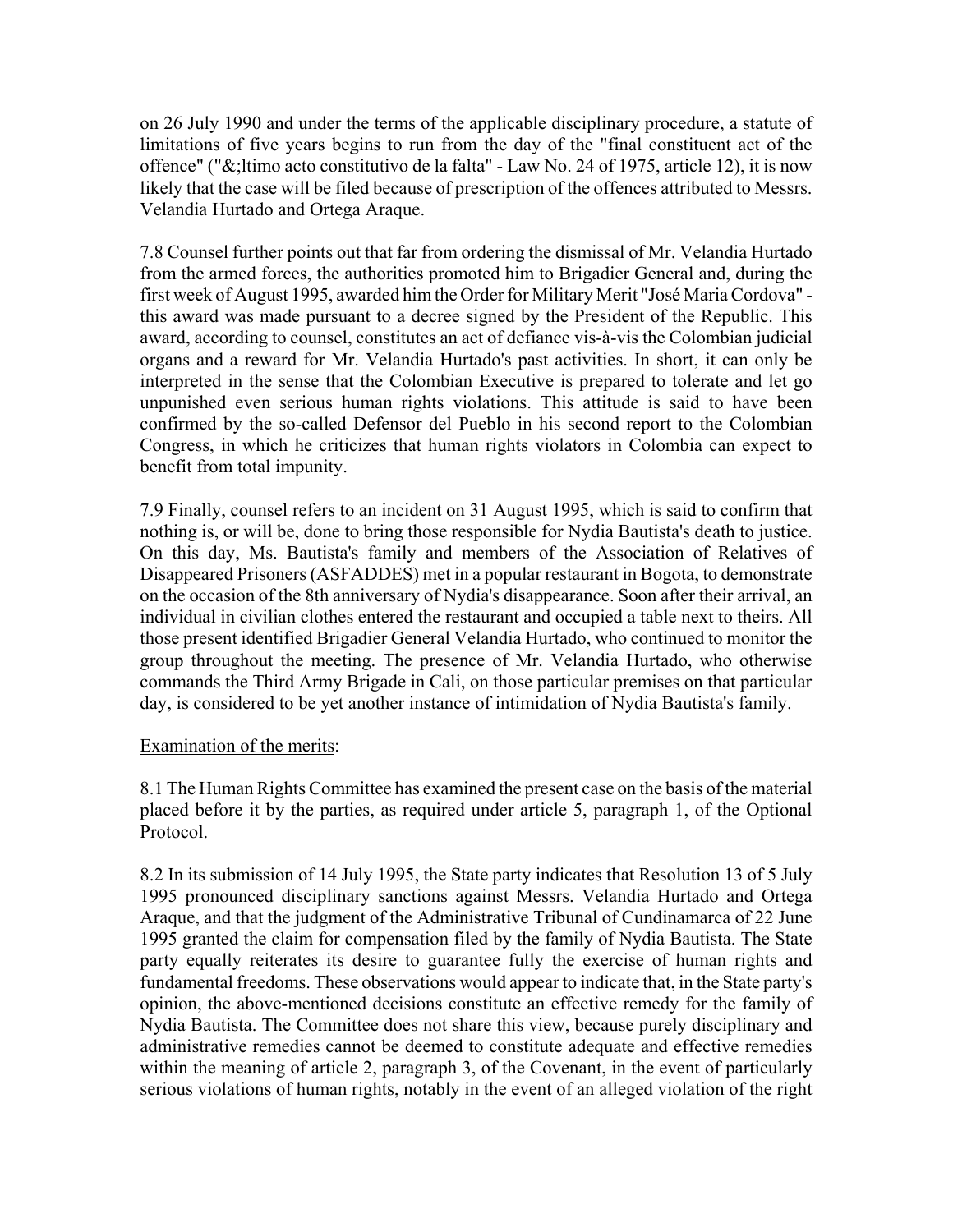#### to life.

8.3 In respect of the alleged violation of article 6, paragraph 1, the Committee recalls its General Comment 6[16] on article 6 which states, inter alia, that States parties should take specific and effective measures to prevent the disappearance of individuals and establish effective facilities and procedures to investigate, thoroughly, by an appropriate and impartial body, cases of missing and disappeared persons in circumstances that may involve a violation of the right to life. In the instant case, the Committee notes that both Resolution No. 13 of the National Delegate for Human Rights of 5 July 1995 and the judgment of the Administrative Tribunal of Cundinamarca of 22 June 1995 clearly establish the responsibility of State agents for the disappearance and subsequent death of Nydia Bautista. The Committee concludes, accordingly, that in these circumstances the State party is directly responsible for the disappearance and subsequent assassination of Nydia E. Bautista de Arellana.

8.4 As to the claim under article 7, the Committee has noted the conclusions contained in Resolution No. 13 of 5 July 1995 and in the judgment of the Administrative Tribunal of Cundinamarca of 22 June 1995, to the effect that Nydia Bautista was subjected to torture prior to her assassination. Given the findings of these decisions and the circumstances of Ms. Bautista's abduction, the Committee concludes that Nydia Bautista was tortured after her disappearance, in violation of article 7.

8.5 The author has alleged a violation of article 9. Both decisions referred to above conclude that Nydia Bautista's abduction and subsequent detention were "illegal" (see paragraphs 6.6 and 6.8 above), as no warrant for her arrest had been issued and no formal charges against her were known to exist. There has, accordingly, been a violation of article 9, paragraph 1.

8.6 The author has finally claimed a violation of article 14, paragraph 3(c), on account of the unreasonable delays in the criminal proceedings instituted against those responsible for the death of Nydia Bautista. As the Committee has repeatedly held, the Covenant does not provide a right for individuals to require that the State criminally prosecute another person [3]. The Committee nevertheless considers that the State party is under a duty to investigate thoroughly alleged violations of human rights, and in particular forced disappearances of persons and violations of the right to life, and to prosecute criminally, try and punish those held responsible for such violations. This duty applies a fortiori in cases in which the perpetrators of such violations have been identified.

9. The Human Rights Committee, acting under article 5, paragraph 4, of the Optional Protocol to the International Covenant on Civil and Political Rights, is of the view that the facts before it reveal a violation by the State party of articles 6, paragraph 1, 7, and 9, paragraph 1, of the Covenant.

10. Under article 2, paragraph 3, of the Covenant, the State party is under an obligation to provide the family of Nydia Bautista with an appropriate remedy, which should include damages and an appropriate protection of members of N. Bautista's family from harassment. In this regard, the Committee expresses its appreciation for the content of Resolution 13,